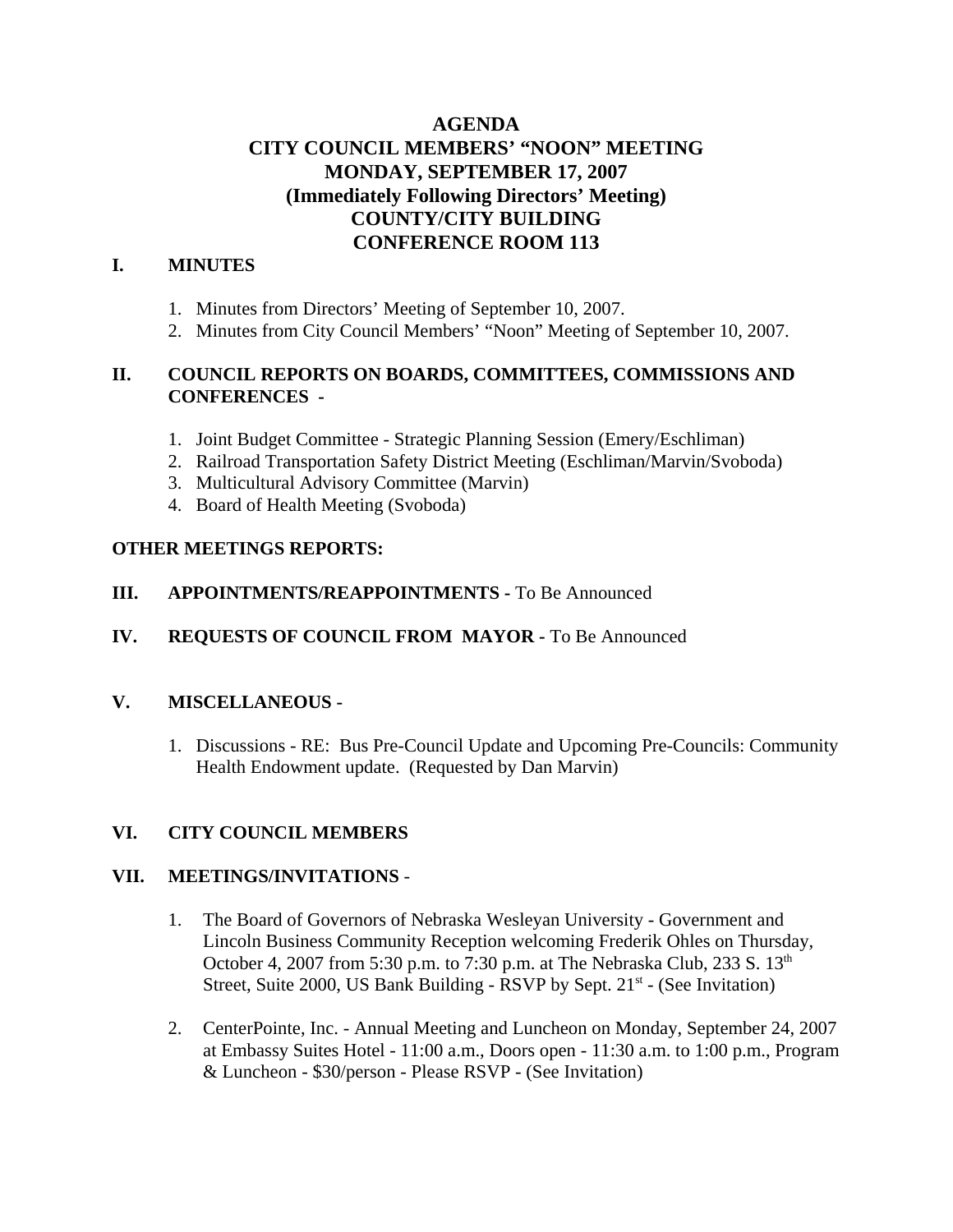- 3. Public Meeting on the proposed Antelope Valley Research and Development Corridor Master Plan and Design Standards on Thursday, September 20, 2007 at 5:30 p.m. at The Cornhusker Hotel, Lancaster Room - (See Invitation)
- 4. Downtown Lincoln Association  $40<sup>th</sup>$  Anniversary Celebration and Annual Meeting on Wednesday, October 17, 2007 at Embassy Suites Hotel Ballroom - 11:30 a.m., Doors open - 12:00 Noon Luncheon - RSVP by Oct.  $3<sup>rd</sup>$  to DLA - (See Invitation-Complimentary to Council members)
- 5. The Schemmer Associates Open House at new office location, in celebration of 10 years of service in Lincoln on Tuesday, September 18, 2007 from 4:00 to 6:00 pm at the historic Federal Trust Building,  $134$  South  $13<sup>th</sup>$  Street, Suite  $1100 - 488 - 2500 -$ (See Invitation)
- 6. REALTORS Association of Lincoln  $88<sup>th</sup>$  Installation & Awards Banquet on Thursday, September 27, 2007 at The Country Club of Lincoln, 3200 South 24<sup>th</sup> Street - 6:30 p.m., Social - 7:15 p.m., Dinner - 8:00 p.m., Program - RSVP by Sept.  $20<sup>th</sup>$  to 441-3620 or by email - (See Invitation)
- 7. Leadership Lincoln's 7th Annual Celebration of Community Leadership on Monday, October 15, 2007 at the Cornhusker Marriott Hotel, Grand Ball Room - 5:30 p.m., Social - 6:15 p.m., Dinner - 7:00 p.m., Program - RSVP by Sept.  $24<sup>th</sup>$ , 441-4661 -(See Invitation -Complimentary to Council members)
- 8. Cornhusker Place, Inc. Reception to welcome Phil Tegeler our new Executive Director on Tuesday, September 25, 2007 from 1:00 p.m. to 3:00 p.m. at Cornhusker Place, 721 "K" Street (west entrance-3rd floor) - RSVP by Sept. 19<sup>th</sup> to Amanda at 477-3951 or by email - (See Invitation)

#### **VIII. ADJOURNMENT**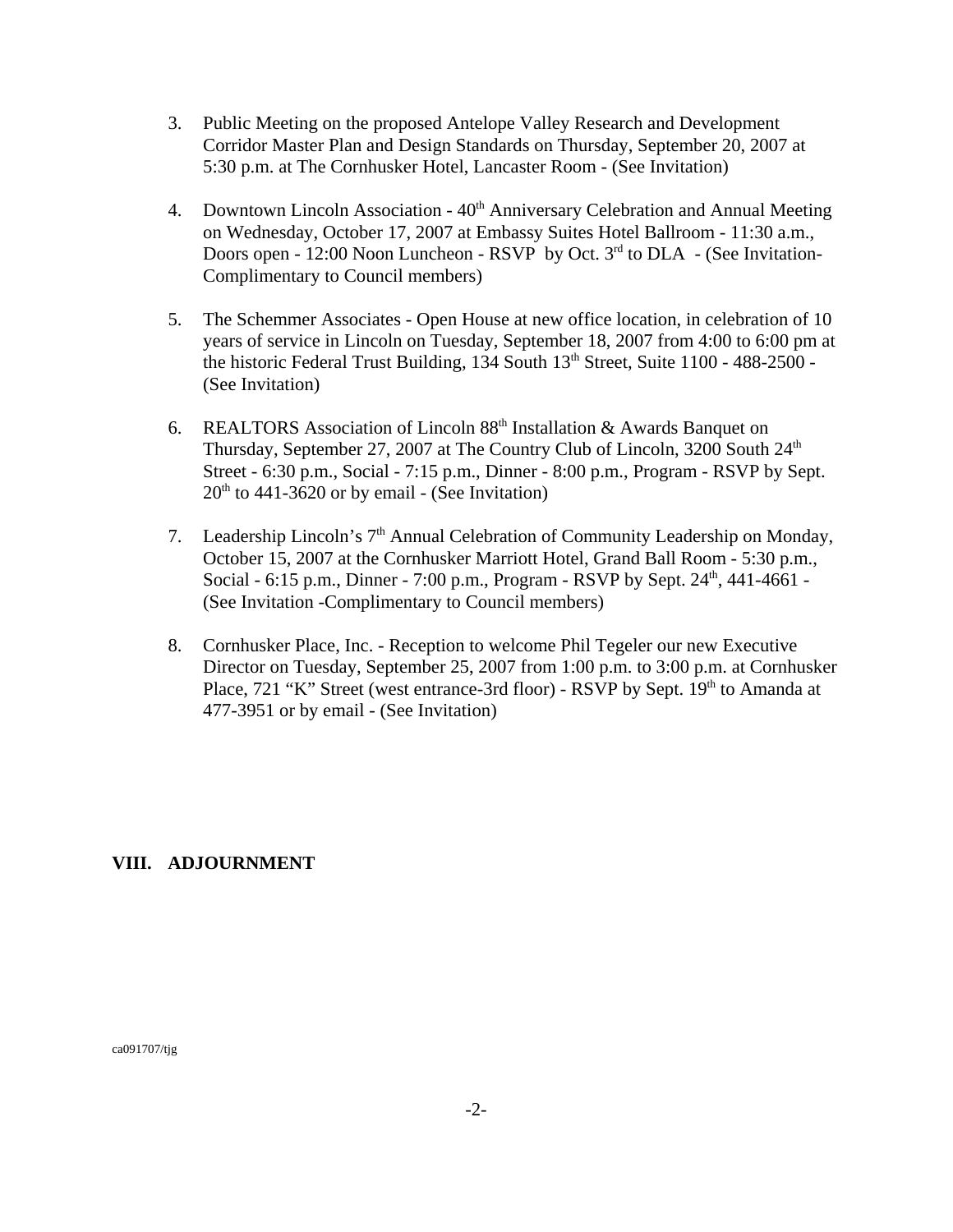# **CITY COUNCIL NOON MEETING MINUTES MONDAY, SEPTEMBER 17, 2007**

**Members Present:** Dan Marvin, Chair; Robin Eschliman, Vice-Chair; Jon Camp; Jonathan Cook; Doug Emery; John Spatz; and Ken Svoboda.

**0thers Present:** Dana Roper, City Attorney; Denise Pearce, Mayoral Aide; Trish Owen, Mayoral Aide; Deena Winters, Lincoln Journal Star; Coby Mach, LIBA; Marvin Krout, Planning Director; Tammy Grammer, Council Staff; and other interested parties.

The Nebraska Open Meetings Act posted on the rear wall of Conference Room 113.

Chairman Marvin called the meeting to order at 11:25 am.

### **I. MINUTES**

- 1. Minutes from Directors' Meeting of September 10, 2007.
- 2. Minutes from City Council Noon Meeting of September 10, 2007.

Marvin called for approval of above minutes. Minutes approved by acclamation.

## **II. COUNCIL REPORTS ON BOARDS, COMMITTEES, COMMISSIONS AND CONFERENCES**

## **1. Joint Budget Committee - Strategic Planning Session (Emery/Eschliman)**

Eschliman stated discussion centered on the number of KENO committees, and what number would be appropriate. Emery added dialogue included whether they would hold back 3% very year and use for collaborative projects, with an example given of this year's tax project. Emery said basically the Committee had general discussion, looking at goals, and the meeting was a brainstorming session. There will be a future meeting to try and decide if they will change any goals and/or aims of the committee.

Eschliman said one concern was if there should be a committee, like the JBC, for the Health Department, adding she did think there was such a committee. Emery commented the Community Health Endowment is one committee with another being the Community Health Partners, mostly consisting of the hospitals, who fund a lot of grants through the Health Department. Eschliman said discussion centered on having the hospitals at the table and did mention different groups who should be a part of the group.

Emery stated one question raised is why there are two committees dealing with KENO funds? One separate committee does request the State have separate money to look at problem gambling, and other types of problems. This committee is not a product of JBC, but a project agreed upon when KENO money first came in, having a certain amount of money, yearly, given towards gambling education.

Camp added at budget time there was a different mission statement, with the public having more volunteers. Emery said their concern is if using KENO money, you're administrating out of that committee, and what is the idea to stop KENO gambling, or stop problem gamblers, because clearly the more money people lose the more money in the KENO fund.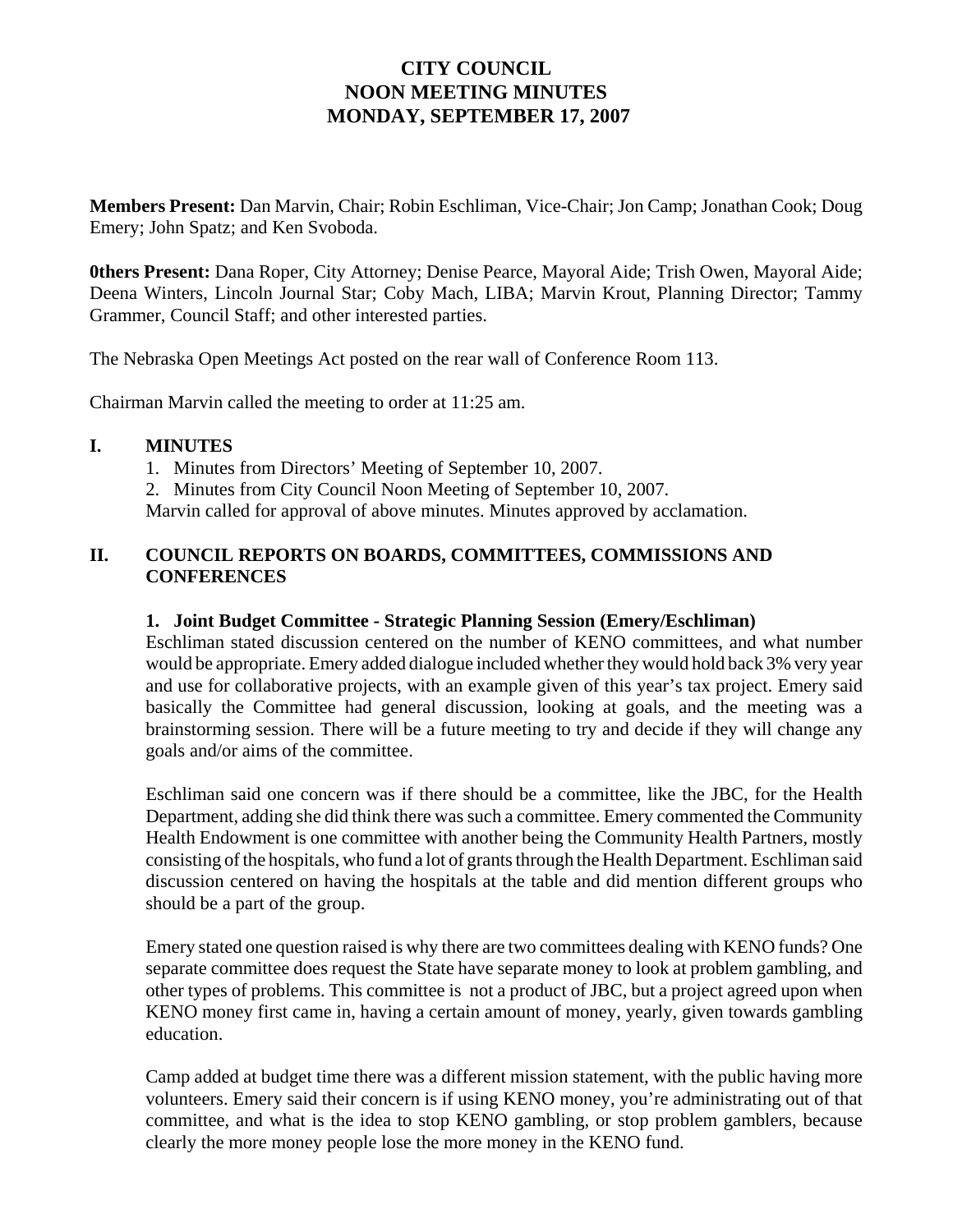Eschliman said they talked about resolutions and believes the discussion was if the Keno Committee wasn't by resolution we wouldn't necessarily need a Council member to attend. The committee could still report, and the Council could hear of it. Emery said the bottom line was that there were no changes made and there will another meeting to look at some brainstorming ideas to see if they're possible.

## **2. Railroad Transportation Safety District Meeting (Eschliman/Marvin/Svoboda)**

Marvin stated they approved a quiet zone, extending from D Street to Saltillo Road. Also approved budget numbers, were briefed on policy, and discussed a policy to identify where quiet zones actually would be. This involves the number of trains going through, the cost, and certain limitations. Basically the zones approved will be all, and there will not be quiet zones put in other locations. If there was a large coal contract for the new OPPD Power Plant requiring the use of Highway 2 it may change, but as of now the City of Lincoln has completed their approval of quiet zones. Marvin said they didn't do anything at D and J Streets with the reason being there is a legislative bill number which will require, or encourage, the closure of intersections with no crossing arms. The Legislature is going to encourage the closure of the intersections, or an update to have crossing arms, which we understood would be approximately half of million dollars, very expensive at certain intersections. Concerns were raised as people living close feel if there is an accident, with numerous intersections closed, it would take added time to get to the neighborhood. The South Salt Creek population concerned about losing ways to exit the neighborhood, and we stopped in that area.

Marvin stated ethanol is being shipped through communities more and a difficult item. If ethanol catches on fire it is very difficult to put out. Learned these fires cannot be extinguished with water, and some fire extinguishers which use CO2 as their propellent emit certain kinds of sparks, which will set things on fire. Also, some types of foam used to extinguish fires contains a toxic chemical requiring a cleanup operation once the fire is out.

Cook said Eschliman was well covered by television two nights, with the stations revisiting the issue on a third night, with the coverage on Eschliman complaining there would be endless taxpayer funds spent on quiet zones. Cook commented the quiet zones are important to his constituents and he is very pleased with what the RTSD has done. Eschliman said as a Council member she loves taking money from RTSD, but as an RTSD member we are suppose to save lives with this money and if we need a bridge over trains, with Public Works asking for money, we have spent it. Cook responded he believes the quiet zones are fairly cost effective, and the issue of having an endless number seems unlikely under the guidelines adopted. We are addressing major traffic through his and other districts, with our constituents caring a lot about the quiet zones.

Marvin said they were basically done with the quiet zones, only having to figure out what to do with D Street, and some points on J Street, and what the State will do in terms of F Street. And other reason is when the Harris Bridge goes down we think there will be cut through traffic, maybe access over  $3<sup>rd</sup>$  and J to go to O Street, and should probably table discussion on what happens in that area until January 2009.

Pearce stated she thinks the Senator's bill had to do with the time someone stops at an intersection for a train, and believe the bill being talked about has already passed in the Legislature.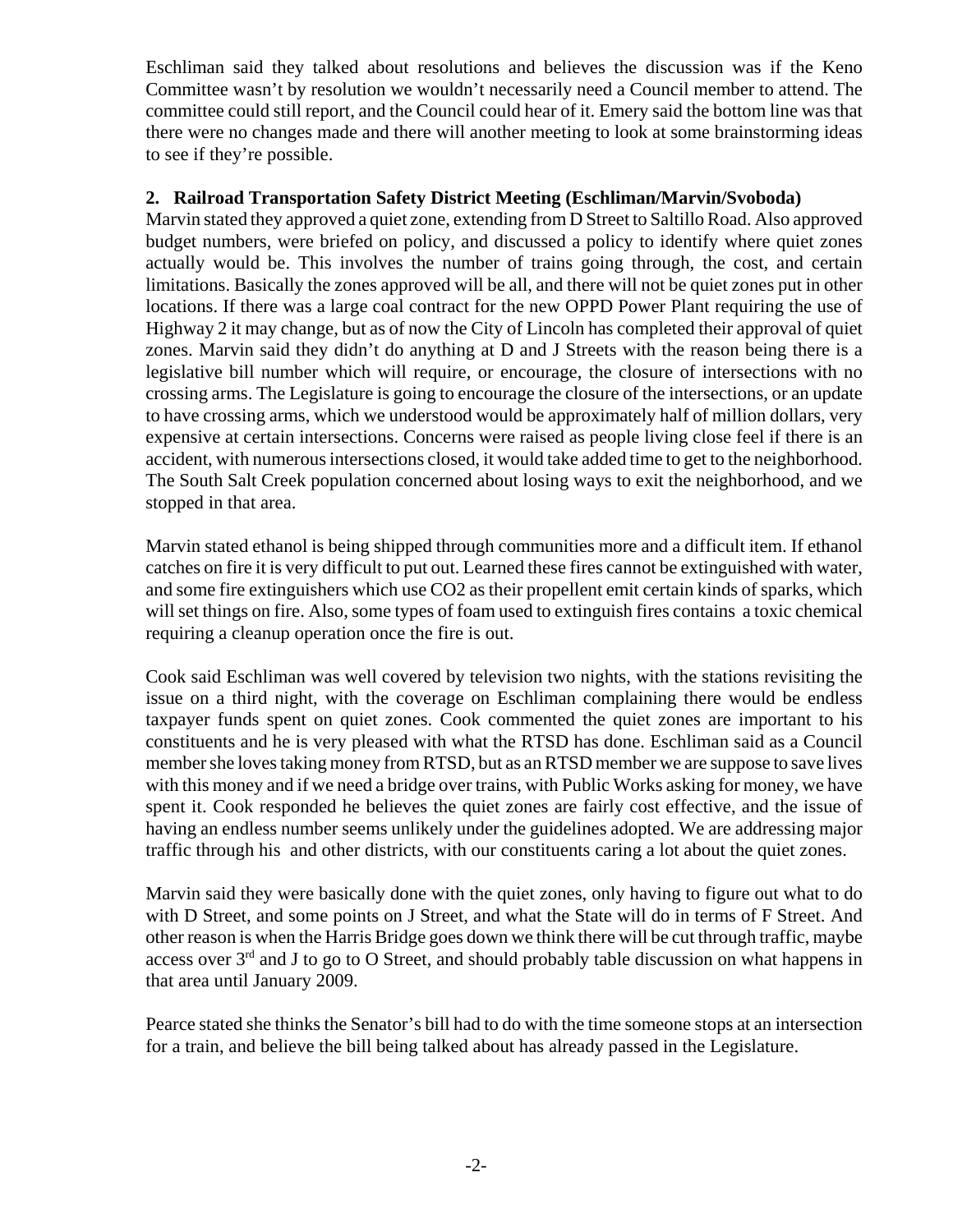Emery asked if the entity in charge could put a time line on the quiet zones on Cornhusker? He added people call at least three to four times a week wanting to know what the progress is. Marvin said to route them to Public Works, they're super knowledgeable. Emery said he believes the people assume they will be seeing some progress. If delayed till 2010, we can tell them as long as they have an idea we're working towards a solution.

Svoboda said it would be a year and a half process because everything has to be approved by Federal before they can actually designate the sites. Emery stated it would have wording, subject to change, but the way it was rolled out there wasn't an understanding of the time frames and people assumed that once approved they would see some sort of an immediate progress.

Camp said he appreciates Eschliman asking questions, which need to be asked. The RTSD has funds, and we have lots of needs. If we want to rubber stamp, let's get rid of the RTSD. Marvin commented he thought some Council members didn't think it was rubber stamping, but we don't need agreement on all issues.

### **3. Multicultural Advisory Committee (Marvin)**

Marvin said the meeting was controversial and that the affirmative action person has accepted outside employment. Also would say the group was disappointed with the Council in terms of defunding the entity. Marvin thinks the committee is trying to determine what their relevance, and their role is, for the City of Lincoln in providing advice on multicultural items, when we defunded.

Eschliman said there are some funds with Pearce adding the Mayor, and his office, are in the process of explaining what they can do with this money and how to utilize, making sure we have needed services in place, for federal funding and those commitments. Marvin added the thinking was there would be advice from the Multicultural Group to try and figure out what direction they could go. Svoboda said we didn't defund, we just reduced the funding. Spatz asked how many people serve on that committee? Pearce answered there was a quorum there, and believes there are ten that served. It's created by ordinance with the Council's approval.

Eschliman asked what are the largest challenges, issues, or successes? Marvin said he was just appointed, and Pearce is also new, and therefore probably wouldn't be the best ones to respond. Pearce said they're feeling their way now and the Mayor will attend the next MAC meeting to discuss his vision for the committee, and we'll take input and see what they would like to do and the committee as well. Spatz asked if they have a mission statement? Pearce answered they do have by laws, not sure of a mission statement, but probably would want to look to the ordinances to find the mission as it was created in that fashion. Eschliman said she would be interested following the next meeting knowing if they've worked on this, what they had good luck with, and what are the challenges or struggles?

## **4. Board of Health Meeting (Svoboda)**

Svoboda stated they approved the animal control fees, which will come before the City Council. The Health Department did a city by city comparison and we are fairly consistent, especially with Omaha, and with Des Moines. Lincoln is about the only one which offers a senior citizens discount, regardless of whether it's an altered or unaltered dog. When we raised to \$34 we went approximately \$4 above Omaha and the Metro Area. Interesting in Aurora, CO for a neutered or altered dog it's \$10, but for an unaltered dog it's \$110. We've had this discussion within the Health Department, as to whether anyone interested could get a copy, but also had the discussion of where the threshold is when it relates to animal licensing. We feel we're at the threshold now since we're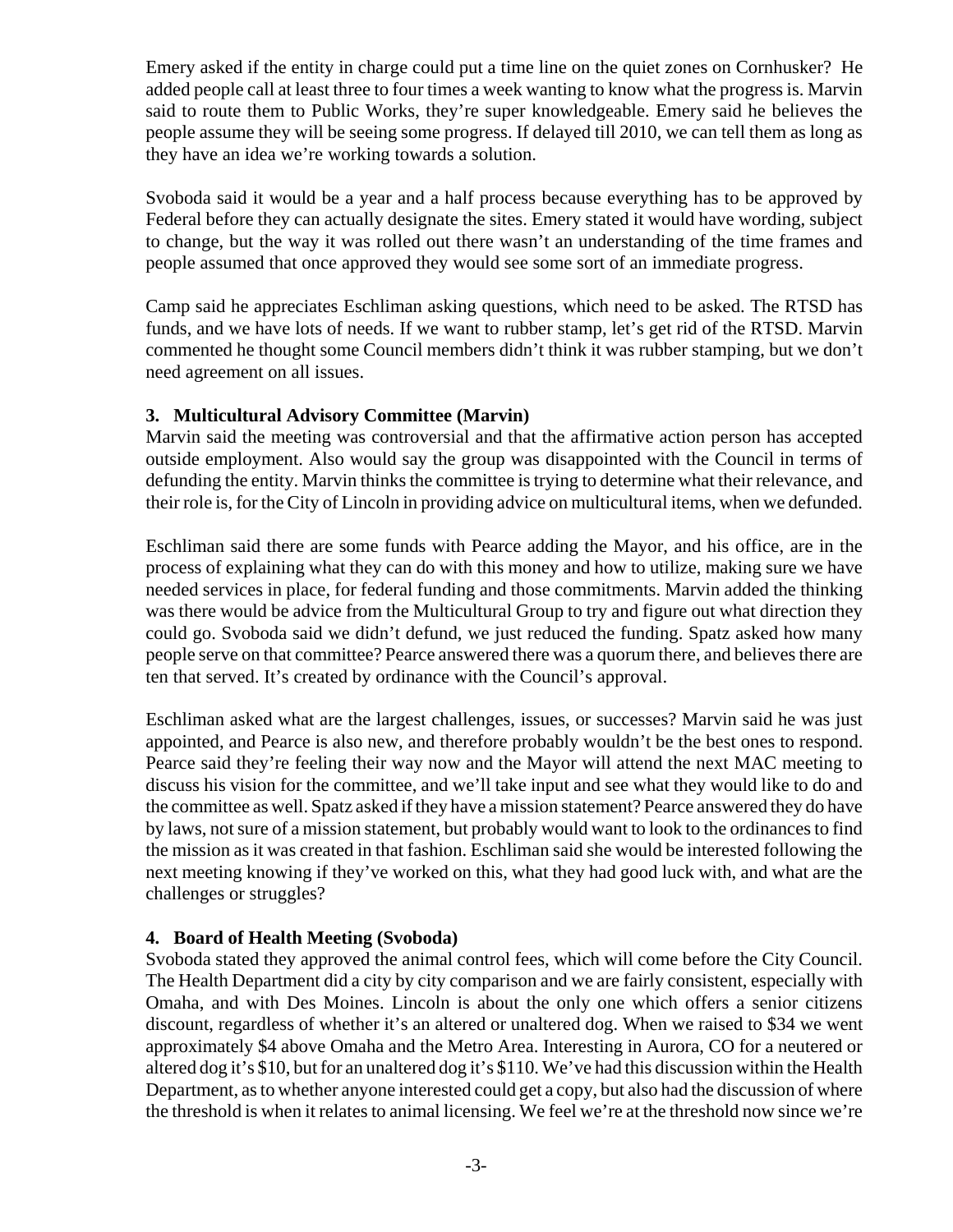fairly consistent with Omaha and the Metro Area. But if we start raising too much we have those who can't afford it and they don't license their pets. Approximately 90% of the animals licensed in the City of Lincoln are altered. So, very few unlicensed altered dogs or cats. So, when talking about the future, and discussing ordinances which may try to limit the number of animals picked up for kenneling purposes, it is one thing to consider that we already are at a good thresh hold and considerably higher than the national average, which is in the 70% to 75% range.

Spatz asked if there was reason to believe there were numerous unlicensed, unaltered animals? Svoboda responded there is no reason. They have been tracking, and asked for a five year track to see if there is an increase, even though our animal charges/licensing fees have increased. There will be a five year process report and to see if we're on a steady increase, or where we might be.

Camp asked if there have been any studies, correlation, with the micro chip inserted into the animals? Svoboda responded no. The difficulty with micro chips is the fact there are several different styles of scanners and they don't all read the same chips. This is something to consider, doing mandatory chipping of all new, sold, or purchased animals, or pets. It will probably take a generation of dogs to get to the point where nearly every animal in Lincoln would be chipped. It is the expectation, and is one reason when the animal control department or division within the Health Department, was told by the Capital Humane Society that they wanted a reduction in the number of animals brought to their location, one thing they started doing was instead of being picked up and immediately taken to CHS, with a fee, etc., they would do a scan of not only the micro chipping but would scan and go through their records, seeing if the animal had an owner close and may try to take the animal directly home.

Camp said possibly with licensing fees we could give a break if they are micro chipped. We could save, long term, on animal control and secondly, we talked about doing some type of encouragement, working with veterinarians to do a mass micro chipping, somehow giving an economic incentive. This does affect other animals and this way it is easier to care for the animals.

Svoboda said for the last several years every animal adopted from the Capital Humane Society is micro chipped automatically, and registered on the National Registry. Micro chipping is not expensive, only a couple of dollars per animal. Believe one thing the Capital Humane Society wants to do in their broader mission is educate the population. If they could do in a more retail setting, opposed to their building, where they could set up shop and say, today we're micro chipping free, and they could get grants to be able to do.

Svoboda stated the agenda for October will be animal kenneling, and most have heard the briefing from HDR and from the Health Department. The briefing to the Health Board will be what the HDR results were regarding comparisons between the various locations and options. Cook commented he heard we would see the increases in fees, but not on the agenda now? Svoboda answered he thought they were approved last week. It was part of the budget process, but would still see it come to the Council for action. Cook said it was included in the budget.

The other item discussed was the West Nile update. As of September 10, 2007 we have eight confirmed in the County. Fifteen were confirmed last year and they anticipate with August and September being the worst months, especially with the rainy weather and then temperatures in the 80's and 90's, September will be a bad month as well. We will probably reach 15 to 16 again.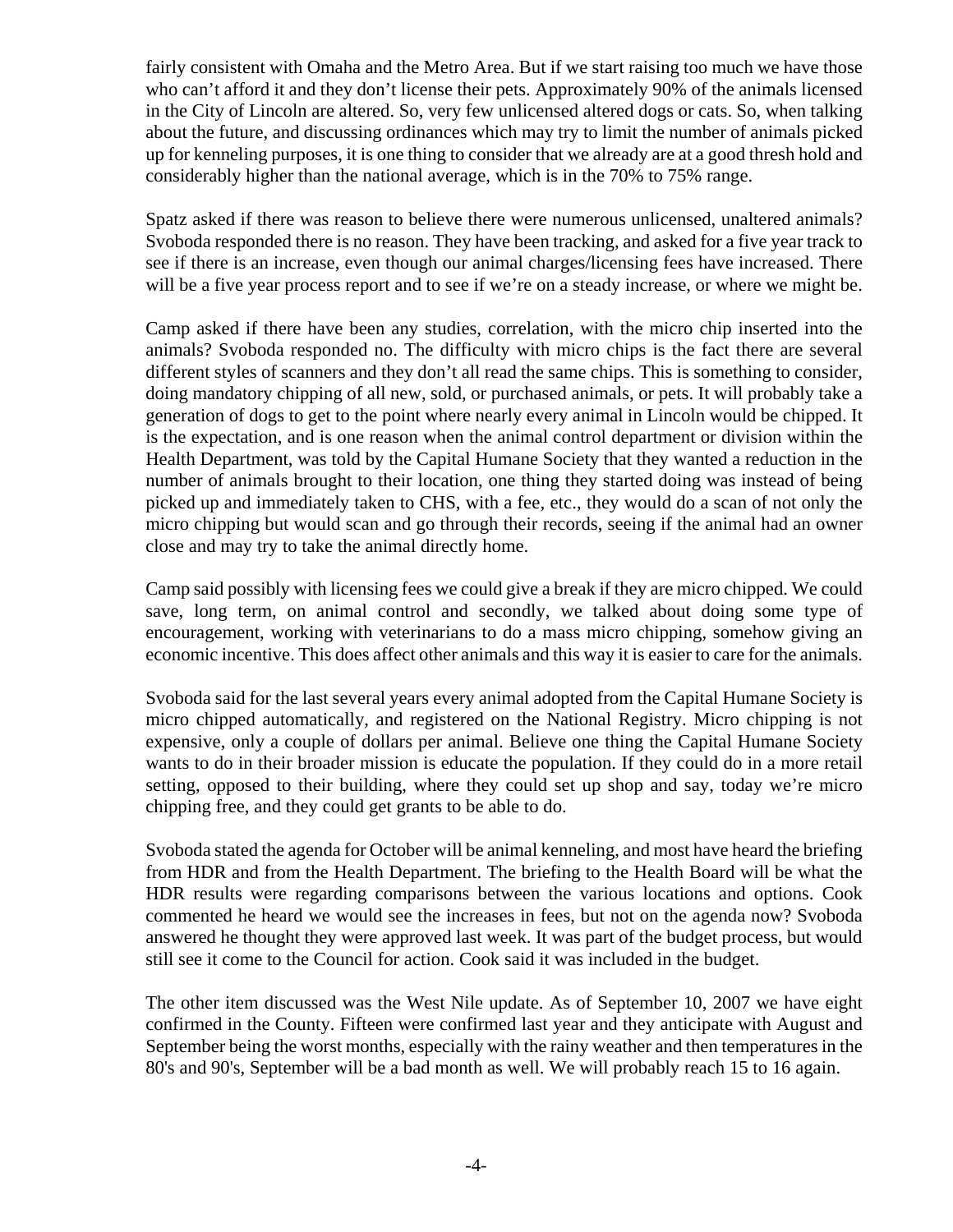Svoboda added it is interesting that out of eight, three were bitten probably outside of the County, as they had been traveling. Also, Dart had a breakdown of the four districts within Lancaster County and Northeast Lincoln and Northeast Lancaster County had the fewest of any West Nile contact. Southeast Lincoln and Southeast Lancaster County had the largest number. Interesting but don't know why.

## **OTHER MEETINGS REPORTS:**

#### **III. APPOINTMENTS/REAPPOINTMENTS**

Pearce stated there was nothing new at this time. Marvin stated we will still hear from our Planning Commissioners. Pearce answered they do have an evening meeting today.

### **IV. REQUESTS OF COUNCIL FROM MAYOR**

Pearce commented next week they would send out the United Way Campaign.

Svoboda asked someone to remind Hoppe to contact the Omaha City Council to start preparing for a joint meeting. Bowman had taken care of before and Svoboda said if he remembers the last couple of years the preparation has been months of work, and we will be the host this year. Camp said we would do in October, or November. Marvin commented possibly late November.

## **V. MISCELLANEOUS**

## **1. Discussions - Bus Pre-Council Update; Upcoming Pre-Councils; and Community Health Endowment Update. (Requested by Dan Marvin)**

Marvin stated on the first would have a pre-council on the methodology used for the bus routes. And on the 8<sup>th</sup> would have a pre-council on the Community Health Endowment.

Marvin stated he has talked to Council Members and asked if it is the wish of the Council to want to make radical changes to the bus system? More radical than what is coming towards us, i.e., implement a million dollar cut out of the budget or? Worth had indicated he thought the best way would be to give direction to the Multi Model Transportation Committee, saying we would like to see this kind of fiscal impact, a reduction of a million dollars. We would like to have that done prior to them coming on the first. We do not want packets of bus routes which assume a certain fiscal cost, and then have a large fiscal impact. Want direction to provide base routes on what they think the system should provide and then come with recommendations. Marvin stated on the fiscal, he doesn't want it costing this amount of money and then suddenly say now it is X amount. They're happy to try to revamp the route system, with a lower physical impact, but don't think we can do both at the same time. Marvin stated he's fine with the physical impacts of where we're at, and doesn't support a radical reduction, but again don't do both at the same time, one or the other.

Emery stated whether there is a radical reduction now, or a freeze in future funding, eventually some reduction or slow down will occur. Would want us to at least ask them to define a sort of core and then say, this is where bus service is really needed, this is where we should get the most bang for the buck, and as the City continues expansion, they continue to go to places that eventually may require bus service. Even with a disclaimer, or have it mandatory that every three or five years you revisit the core. Emery added now is the time, especially when we're talking about changing routes, to be looking at this.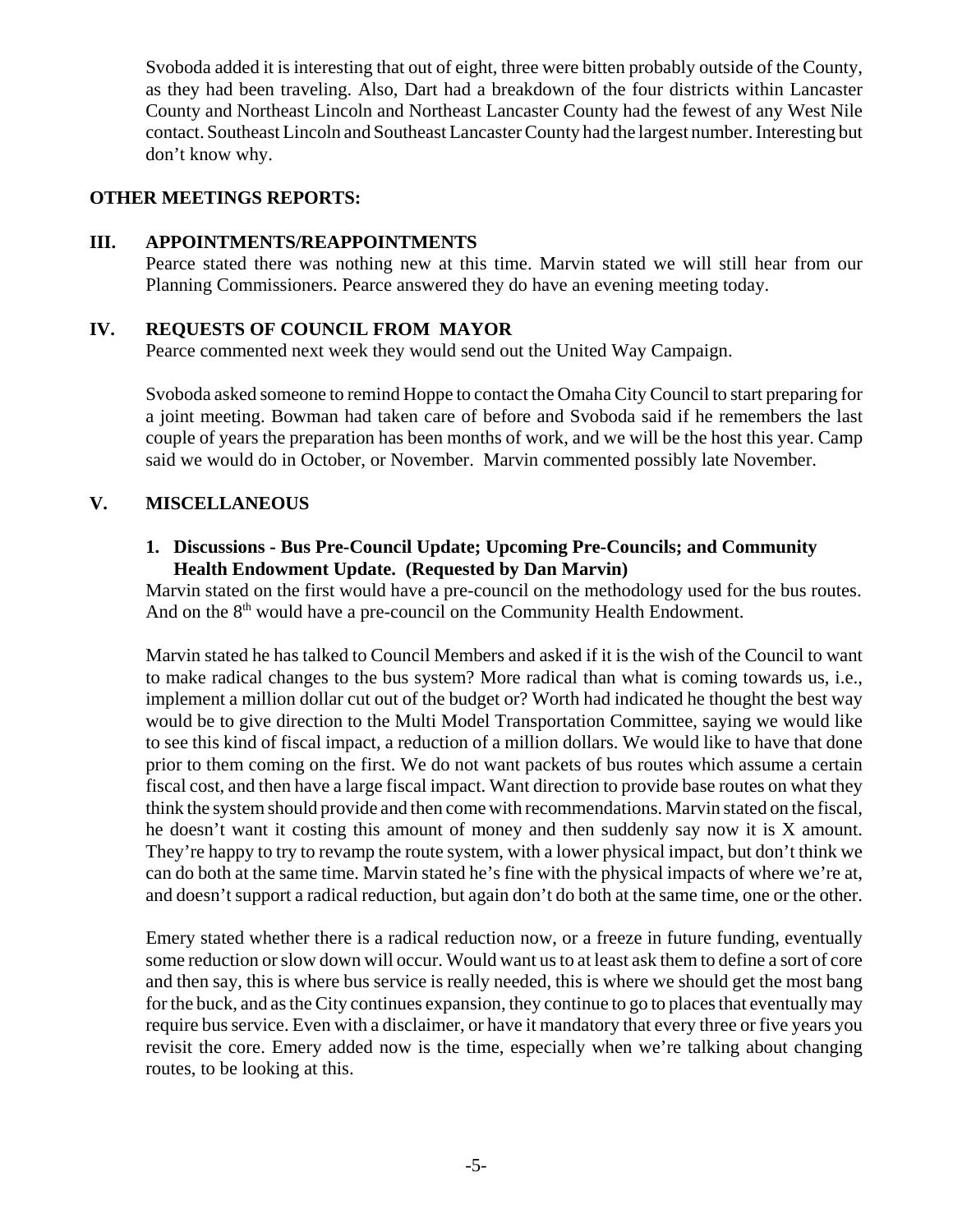Camp said he would like base routes, and believes it would be more core, with possibly some of the downtown core. Marvin stated he did talk to Helms who said he would want a process, letting the public weigh in on what we're doing, and then mentioned there is interest to try and identify what is called base routes. The base routes are the ones provided regardless, so people can plan that in the future they are going to have this level of service. Then if they buy property on a bus route that this bus route is going to be in place, with a level of certainty. People will have housing options and possibly move to places based on this level of certainty. Think we can give this direction, it's not physical other than giving planning purposes of where we're headed.

Camp added whoever creates the agenda for our Omaha City Council Joint Meeting, let's talk about public transportation and see what they're doing with mass. And the reason mentioned is long term we have talked about some type of transportation between Omaha and Lincoln, but one difficulty is when arriving at the destination, how do you distribute people? Talked about a possibility of a train. It may be good for both cities to think longer term, as each creates their bus program, and there may be some coordination which for citizens may expand job opportunities.

Cook said if discussed with the Omaha City Council would be curious since they have Metro Area Transit, a separate authority set up and taxed separately. Curious as to what the Council's role is in their authority with route setting, etc.

## **VI. CITY COUNCIL MEMBERS**

### **EMERY**: No comment

**COOK:** Mentioning the liquor item, #38 on Agenda, to see if there is a willingness to delay, and thought it useful to know ahead of time, and also that he has talked to Krout. Cook stated he has an amendment which would change the operating hours to 10:00 pm for both inside and outside dining. Thinks most restaurants do close by this time and this would more clearly separate bars from restaurants. Marvin added he also had an amendment, and thinks the 60-40 split is an extremely complicated issue. How do we know the restaurant is serving 60% food, and 40% alcohol? This is similar to the smoking ban. Te idea being an effort to provide establishments which are currently denied the ability to serve food, such as in the proximity to a residential district, but who believe in providing a beer and a burger together will help them, then give the police officer, or whoever goes in to investigate a compliant driven item, to be able to walk in and see if there is a beer and a burger together, or if they're just offering 50¢ draws after 8:00 o'clock. If they're suppose to act like a restaurant this would assure they are a restaurant.

Cook added a lot of history is behind alcohol, think it was Johnson who first brought forth and put in place the special permits before you could have a liquor license. And then we spent many years not knowing whether or not the Liquor Commission would pay attention to the special permits. Finally had a Nebraska Supreme Court Ruling saying the Liquor Commission had to observe our zoning codes in this regard. Cook stated it was a hard fought battle, with a lot of controversy over spacing between residential and liquor establishments. Finally established a set rule and regardless of different opinions think most people here think we've had enough controversy. Things are handled through the Planning Commission, we don't see too many, if any, and not sure if anyone has appealed, not sure it's been an issue. Believe it has gone very smoothly, and now worry we have created a whole new area with this conditional use, with the 60 - 40. Even the issue about public records request may be denied. It may be we deny, but have just read a judge had ruled all negotiating documents between Union and City have to be made public, are public records, and